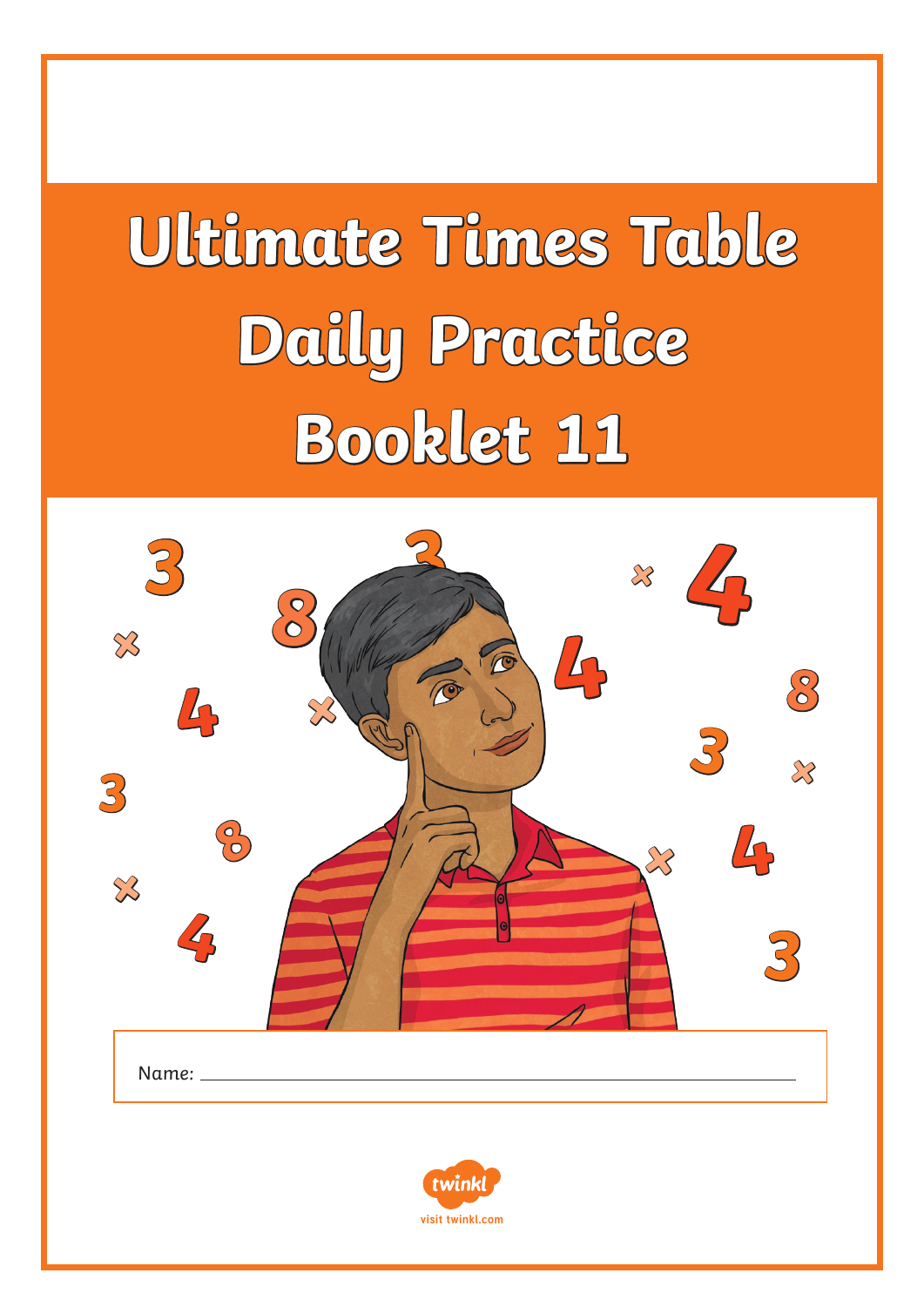# **Day 1 Challenge**

| $5 × 3 =$      | $3 × 8 =$       | $7 \times 3 =$  |
|----------------|-----------------|-----------------|
| $6 × 4 =$      | $9 \times 4 =$  | $4 \times 8 =$  |
| $10 × 3 =$     | $7 × 8 =$       | $3 × 4 =$       |
| $8 \times 8 =$ | $12 \times 4 =$ | $0 \times 8 =$  |
| $8 × 3 =$      | $9 \times 3 =$  | $5 \times 4 =$  |
| $7 × 4 =$      | $0 \times 4 =$  | $3 × 3 =$       |
| $11 × 8 =$     | $6 × 3 =$       | $2 × 4 =$       |
| $4 \times 4 =$ | $12 × 8 =$      | $11 \times 3 =$ |

| <b>My score:</b> | $\overline{24}$ |
|------------------|-----------------|
|                  |                 |



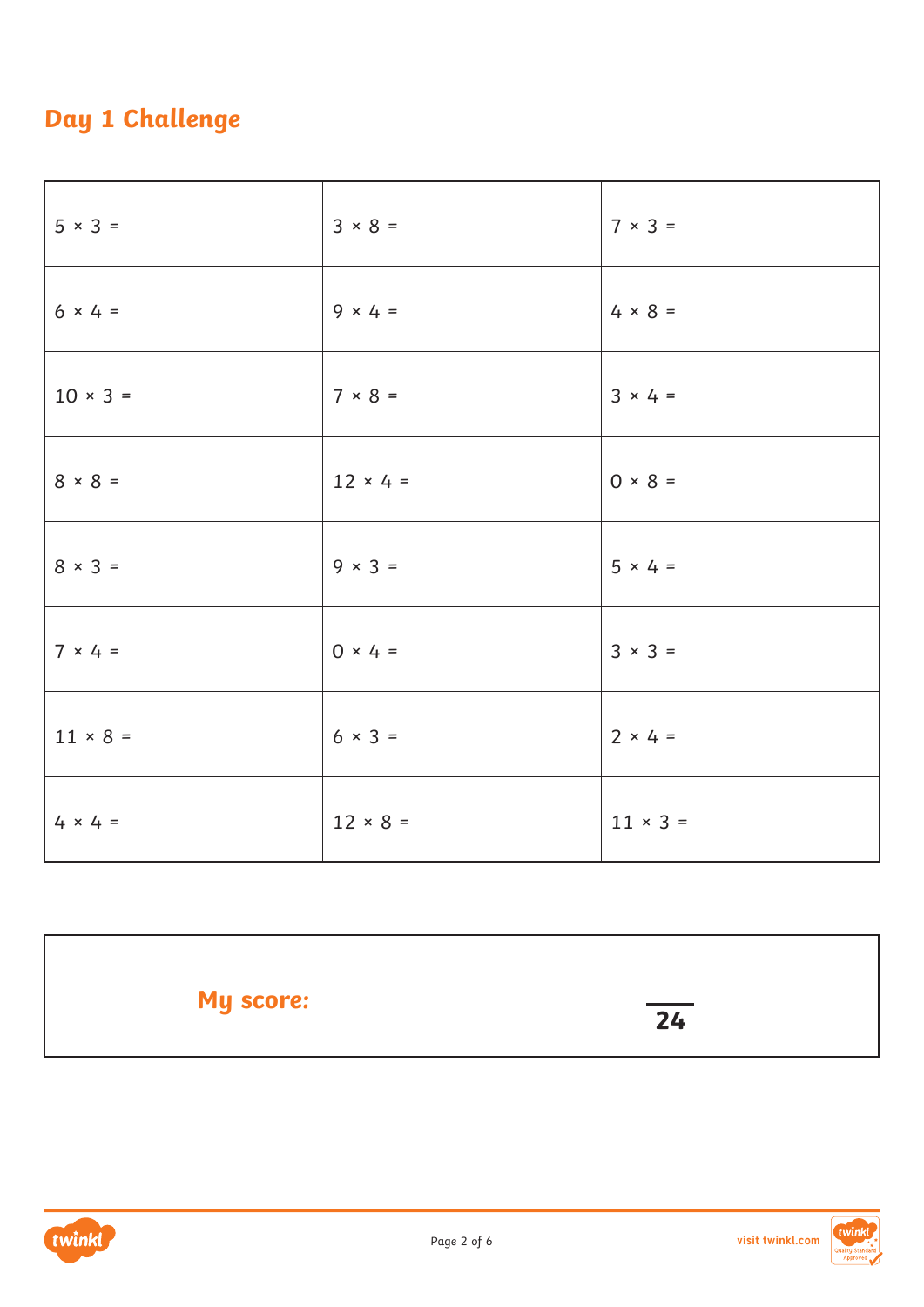# **Day 2 Challenge**

| $8 × 3 =$       | $9 \times 4 =$  | $8 \times 4 =$  |
|-----------------|-----------------|-----------------|
| $6 × 4 =$       | $0 \times 8 =$  | $3 × 3 =$       |
| $11 \times 4 =$ | $6 × 8 =$       | $1 \times 4 =$  |
| $3 × 3 =$       | $12 \times 3 =$ | $12 \times 8 =$ |
| $6 × 3 =$       | $4 \times 4 =$  | $0 × 4 =$       |
| $2 \times 8 =$  | $7 × 4 =$       | $5 \times 8 =$  |
| $5 \times 4 =$  | $11 \times 4 =$ | $3 × 4 =$       |
| $3 \times 8 =$  | $3 × 8 =$       | $2 × 3 =$       |

| <b>My score:</b> | $\overline{24}$ |
|------------------|-----------------|
|                  |                 |

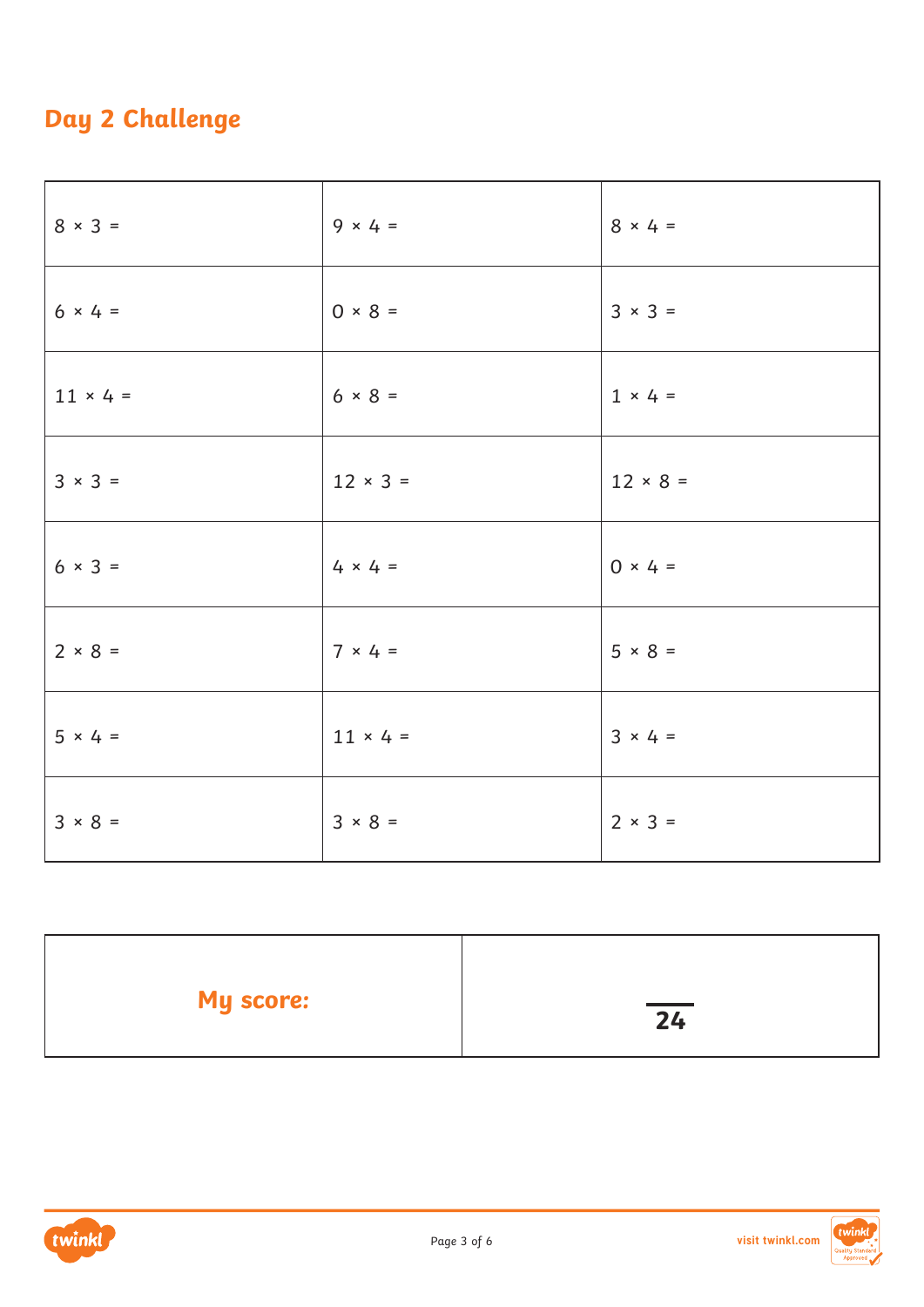# **Day 3 Challenge**

| $5 × 3 =$      | $9 \times 3 =$ | $3 \times 8 =$  |
|----------------|----------------|-----------------|
| $6 × 4 =$      | $0 \times 4 =$ | $9 \times 4 =$  |
| $10 × 3 =$     | $6 \times 3 =$ | $7 × 8 =$       |
| $8 \times 8 =$ | $12 × 8 =$     | $12 \times 4 =$ |
| $8 × 3 =$      | $7 × 3 =$      | $5 × 4 =$       |
| $7 × 4 =$      | $4 \times 8 =$ | $3 × 3 =$       |
| $11 × 8 =$     | $3 \times 4 =$ | $2 × 4 =$       |
| $4 \times 4 =$ | $0 \times 8 =$ | $11 \times 3 =$ |

| <b>My score:</b> | $\overline{24}$ |
|------------------|-----------------|
|                  |                 |

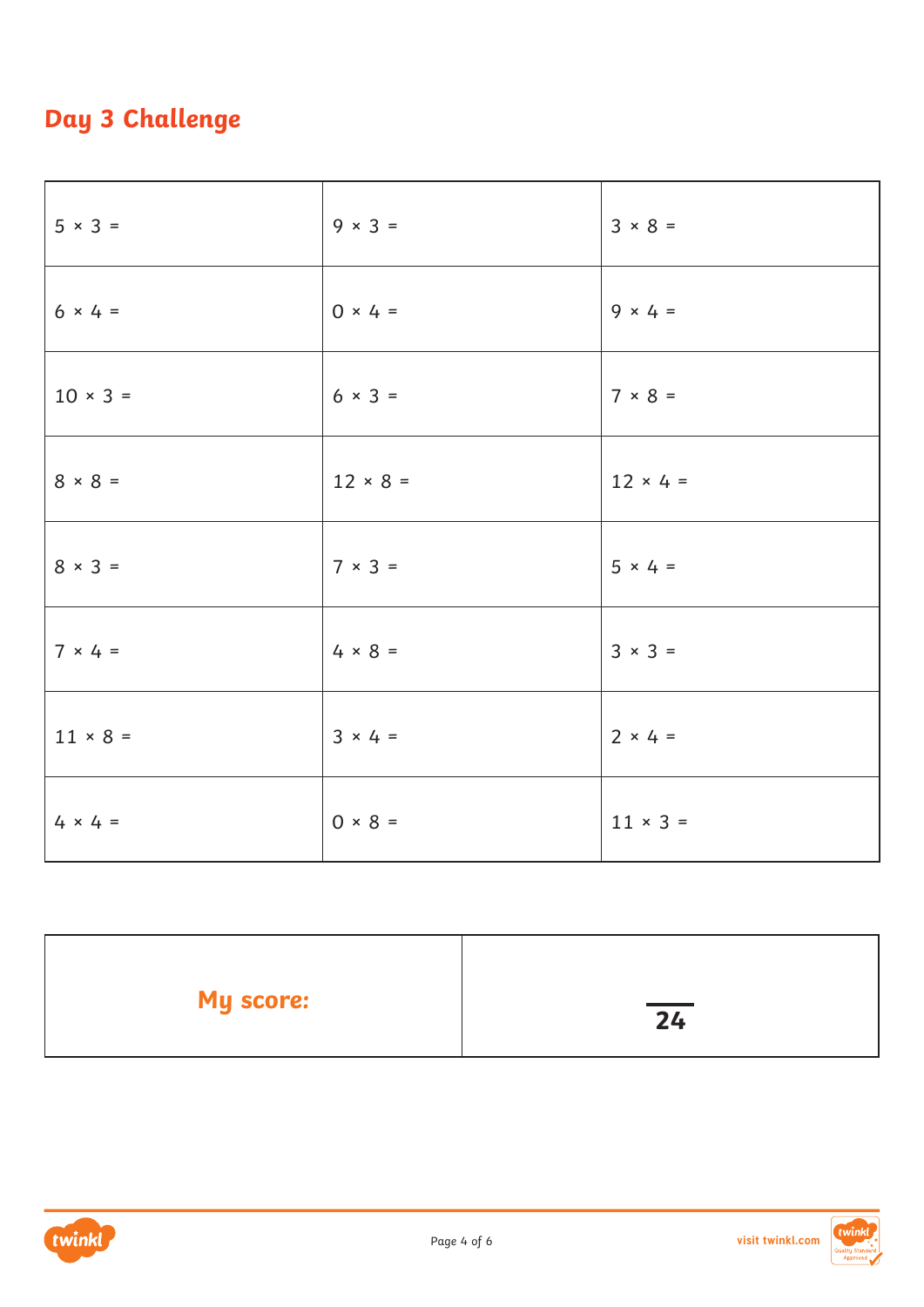# **Day 4 Challenge**

| $8 × 3 =$       | $9 \times 4 =$  | $8 \times 4 =$ |
|-----------------|-----------------|----------------|
| $6 × 4 =$       | $0 \times 8 =$  | $3 × 3 =$      |
| $11 \times 4 =$ | $6 × 8 =$       | $1 \times 4 =$ |
| $3 × 3 =$       | $12 \times 3 =$ | $12 × 8 =$     |
| $6 × 3 =$       | $4 \times 4 =$  | $0 × 4 =$      |
| $2 \times 8 =$  | $7 × 4 =$       | $5 \times 8 =$ |
| $5 \times 4 =$  | $11 \times 4 =$ | $3 × 4 =$      |
| $3 \times 8 =$  | $3 \times 8 =$  | $2 × 3 =$      |

| <b>My score:</b> | $\overline{24}$ |
|------------------|-----------------|
|                  |                 |